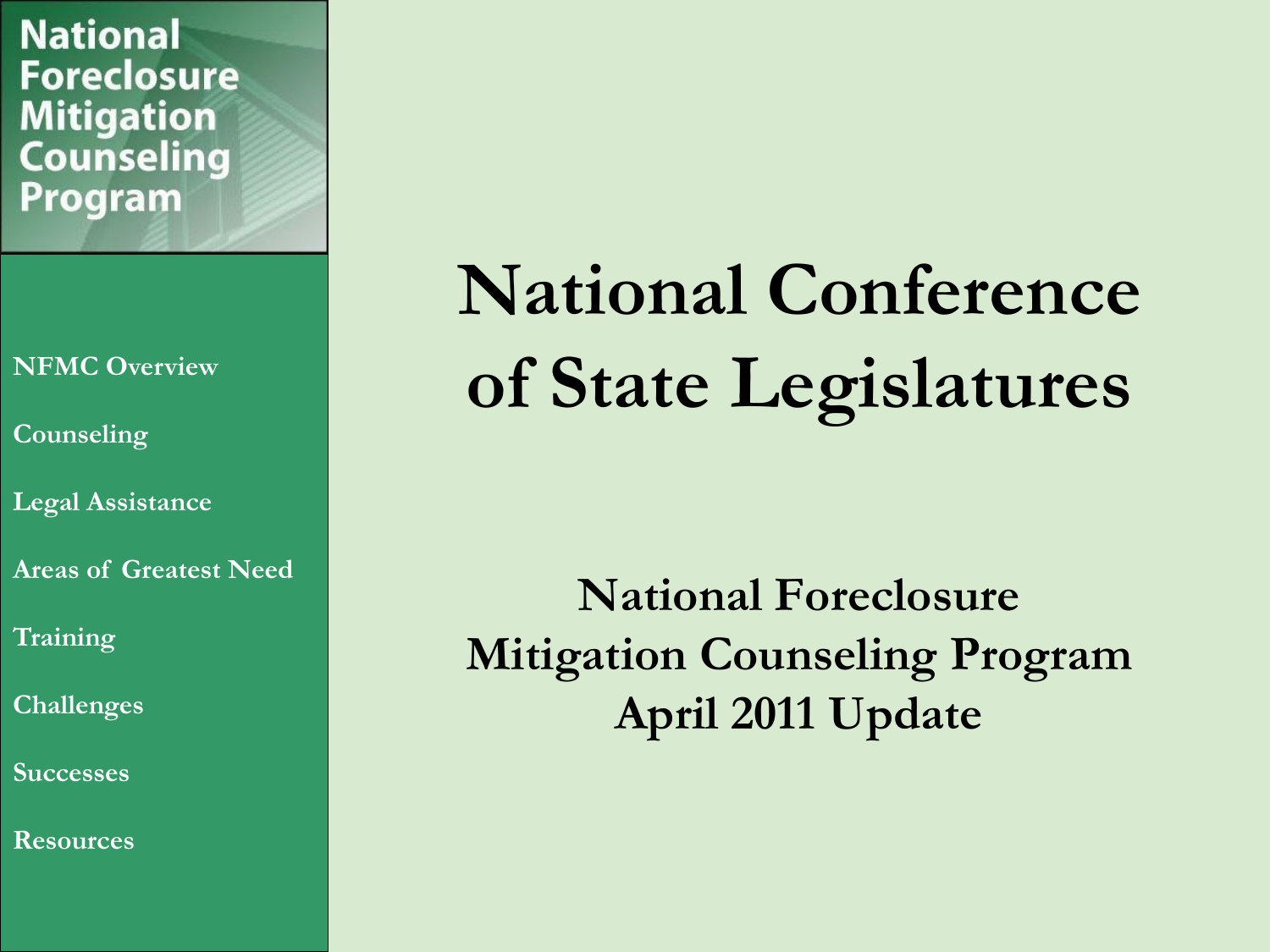### **NeighborWorks America**

#### **NFMC Overview**

**Counseling**

**Legal Assistance**

**Areas of Greatest Need**

**Training**

**Challenges**

**Successes**

**Resources**

Mission is to create opportunities for people to live in affordable homes, improve their lives, and strengthen their communities.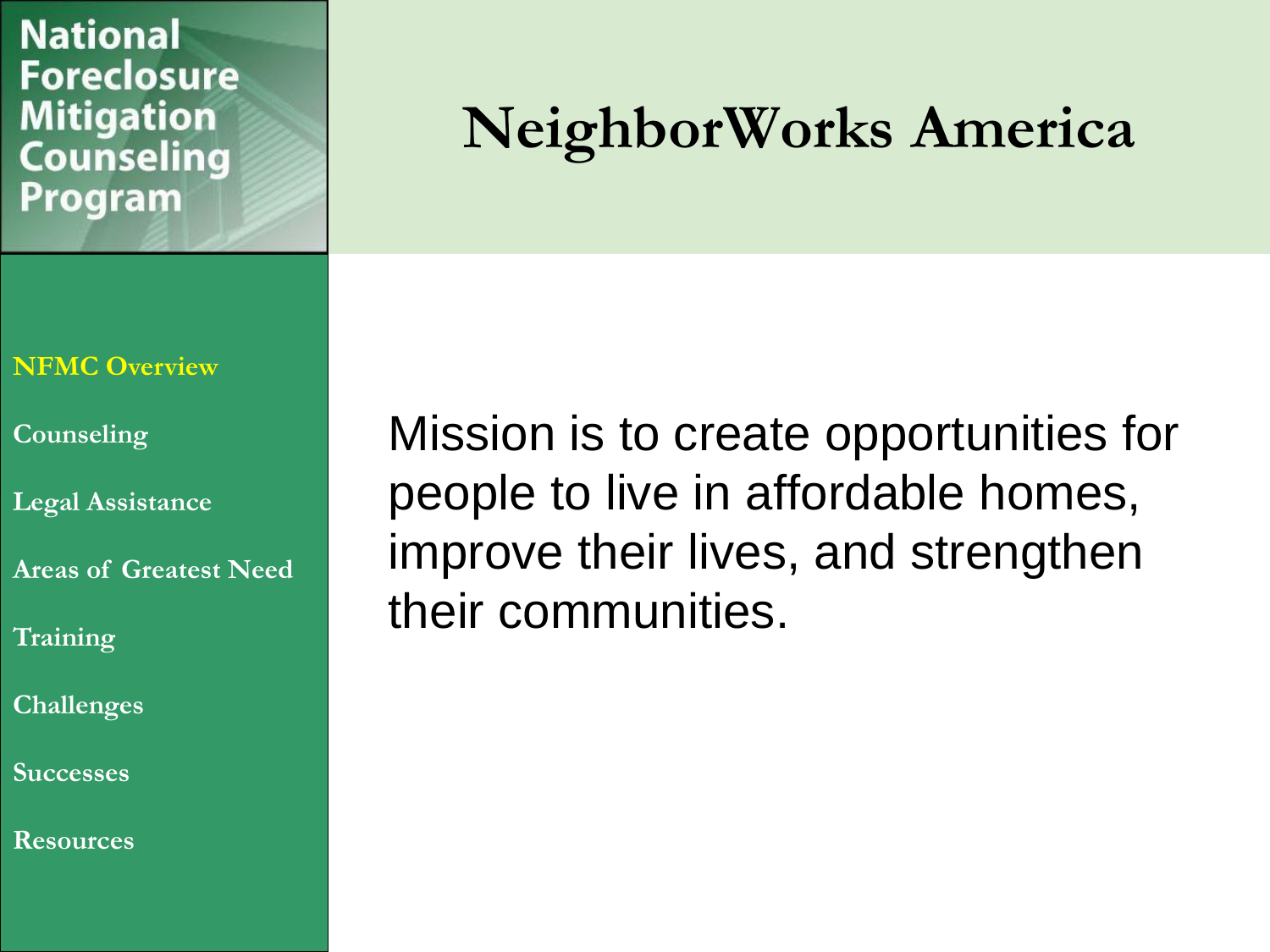### **Overview of NFMC Funding**

**NEMO OF LATO UT NFMC Overview**

**Application Reviews Areas of Greatest Need Counseling**

**Legal Assistance Legal Assistance**

**Training Areas of Greatest Need**

**Program Administration Training**

**& Program Evaluation Challenges**

**Leveraging Impact Successes**

**Appendix: Geographic, Demographic, and Resources**

\$475 million has been appropriated to the NFMC program since Dec. 2007

### – FORECLOSURE COUNSELING and LEGAL ASSISTANCE FUNDING:

\$440.7 million has been awarded to 166 direct grantees

### – TRAINING: \$18 million

– ADMINISTRATION including 3rd party evaluation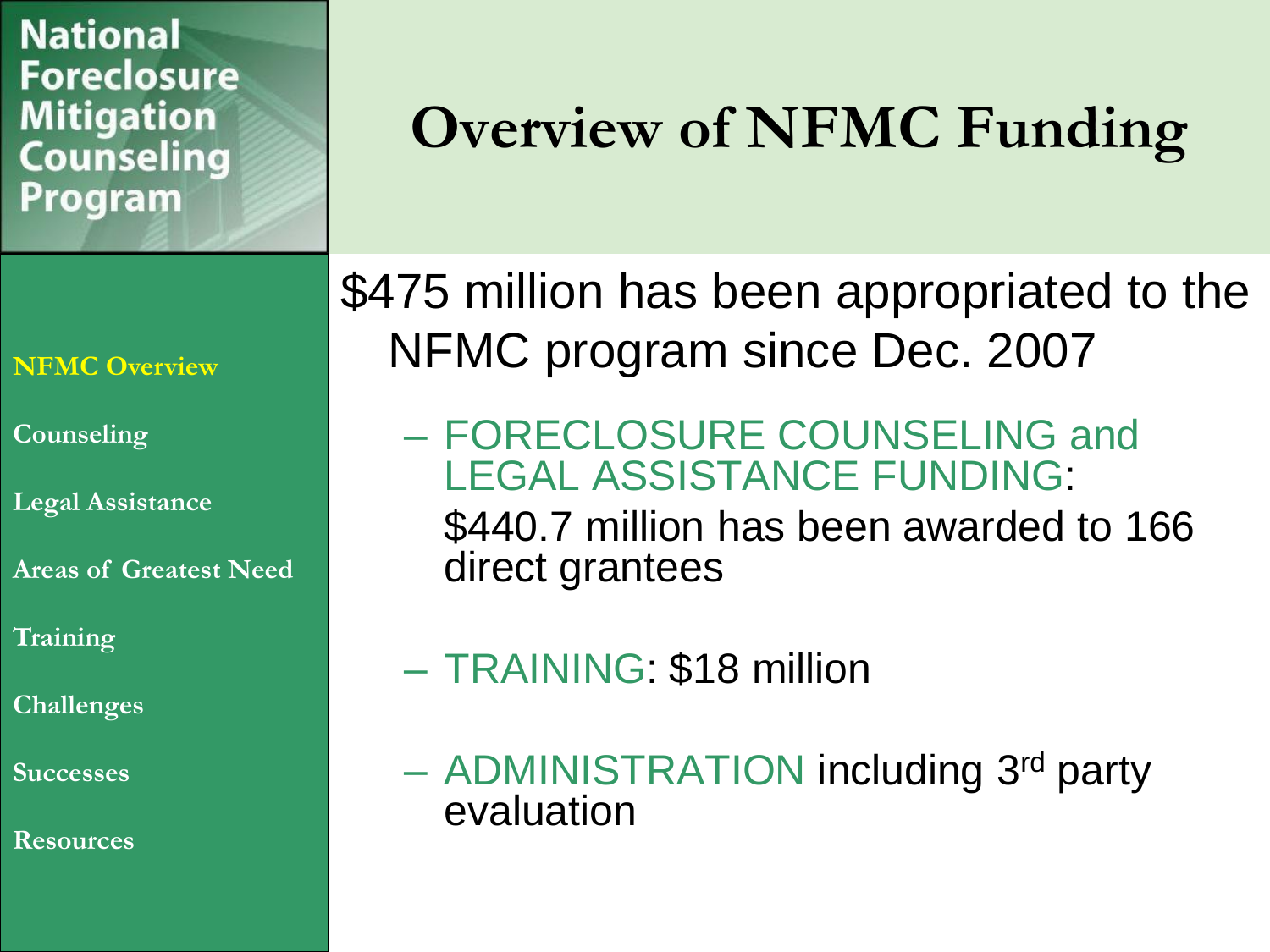# **Foreclosure Counseling Funds**

|                        | <b>Number</b> | <b>Amount</b>      | <b>Amount</b>      |
|------------------------|---------------|--------------------|--------------------|
|                        | <b>Funded</b> | <b>Requested</b>   | <b>Awarded</b>     |
| <b>Housing Finance</b> | 39            | \$266.7            | \$123.5            |
| <b>Agencies</b>        |               | million            | million            |
| <b>Intermediaries</b>  | 19            | \$741.8<br>million | \$253.7<br>million |
| <b>NeighborWorks</b>   | 113           | \$101.1            | \$38.4             |
| <b>Organizations</b>   |               | million            | million            |
| <b>Total</b>           | 171           | \$1.110<br>billion | \$415.6<br>million |

*Note: a request amount cap was instituted in Rounds 2 -4. Had there been no cap, we estimate the total requested amount would exceed \$1.5 billion.* 

*As of 3/15/11, 93% of the awarded counseling funds have been spent down*

#### **NEMC** One **LAD** ON **NFMC Overview**

**Application Reviews Areas of Greatest Need Counseling**

**Legal Assistance Legal Assistance**

**Training Areas of Greatest Need**

**Program Administration Training**

**& Program Evaluation Challenges**

**Leveraging Impact Successes**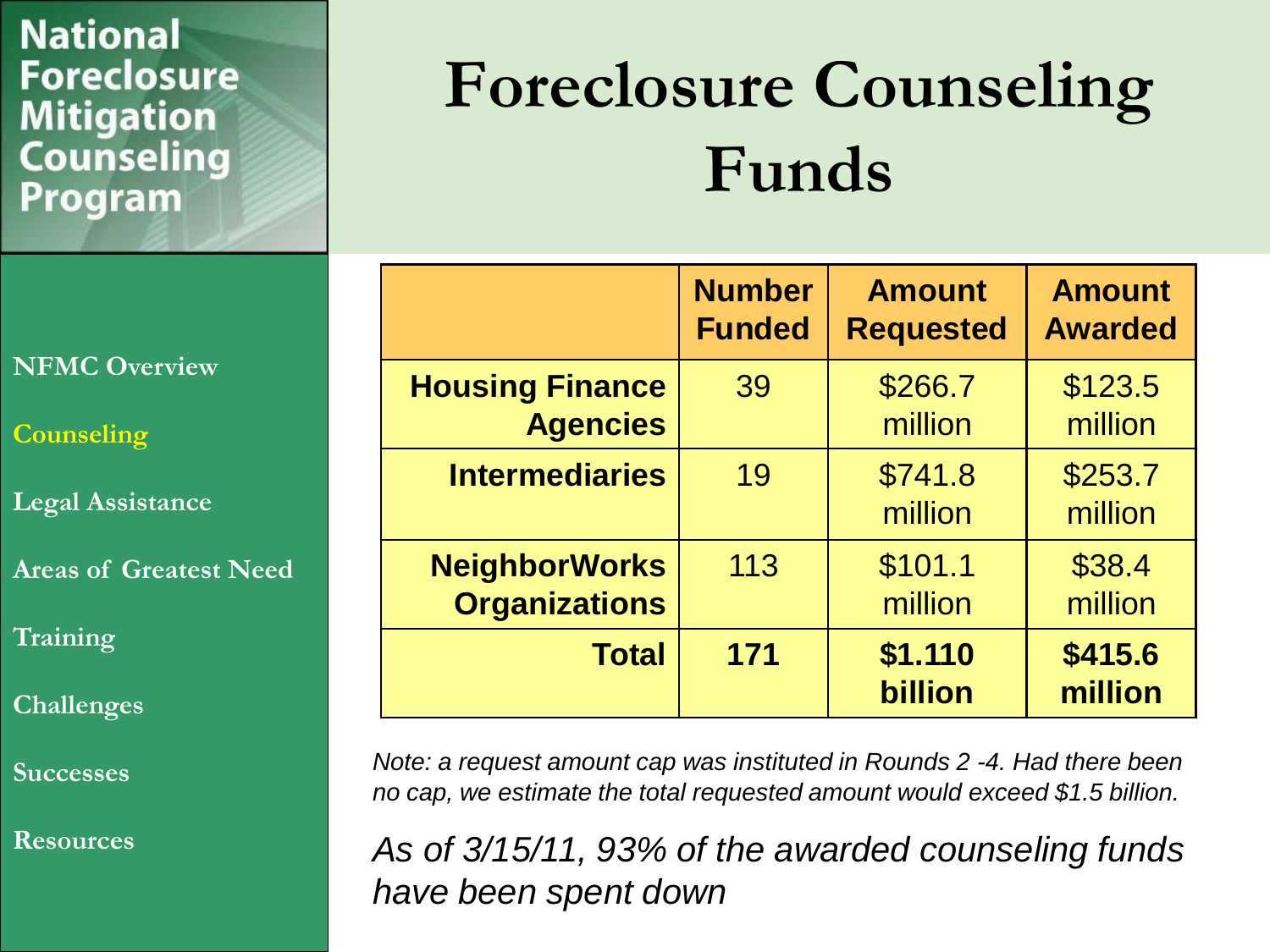### **Counseling & Legal Assistance**

**NEMC** One **LAD** ON **NFMC Overview**

**Application Reviews Areas of Greatest Need Counseling**

**Legal Assistance Legal Assistance**

**Training Areas of Greatest Need**

**Program Administration Training**

**& Program Evaluation Challenges**

**Leveraging Impact Successes**

- Over **1,700** organizations are making use of these grant funds to provide foreclosure counseling in every Congressional District.
- **1,173,191** households have received NFMC counseling.
- **28,741** households have received legal assistance.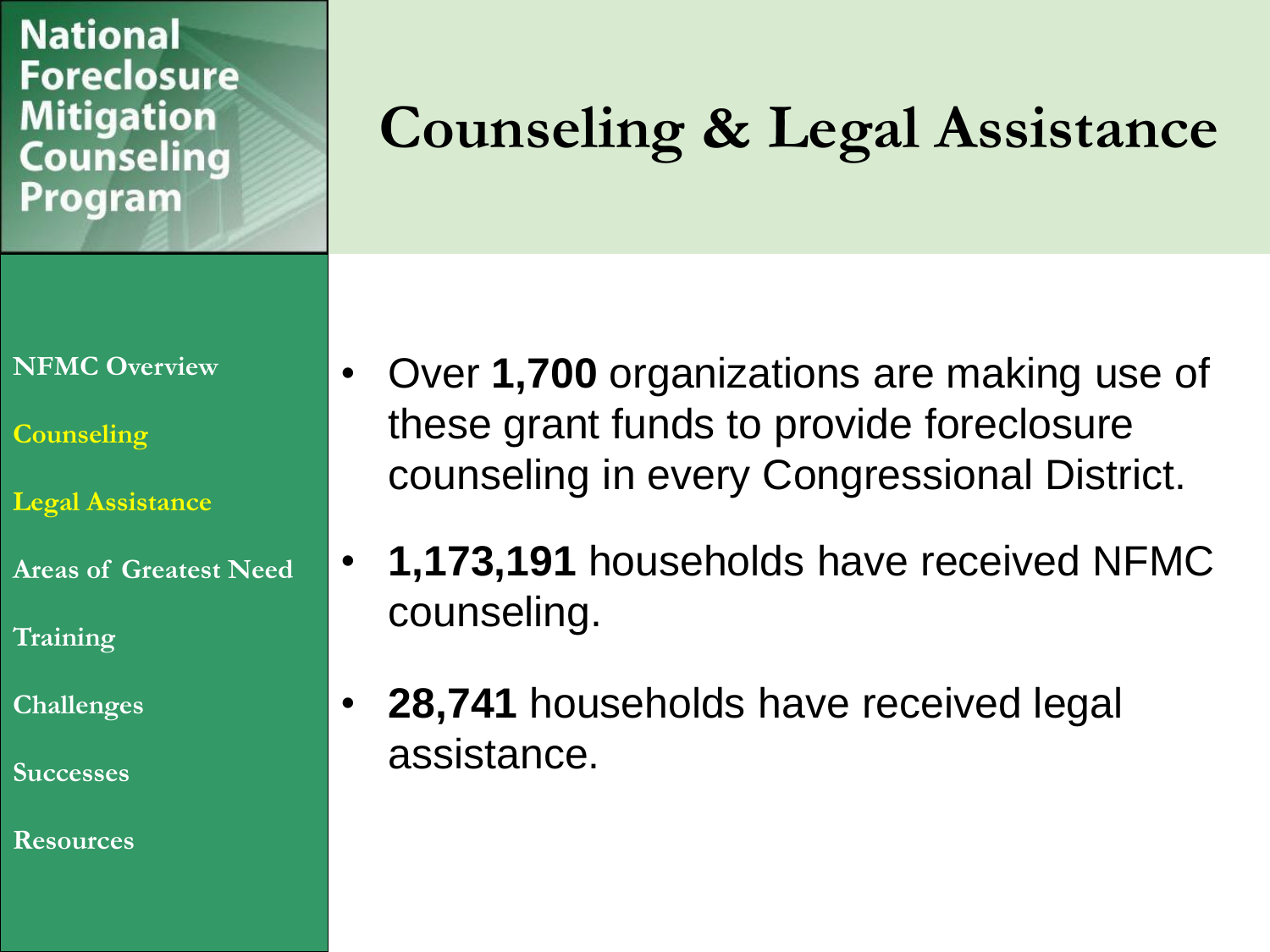# **Targeting to Areas of Greatest Need**

#### **Areas of Greatest Need analysis considers:**

#### **NEMC** One **LAD** ON **NFMC Overview**

**Application Reviews Areas of Greatest Need Counseling**

**Legal Assistance Legal Assistance**

**Training Areas of Greatest Need**

**Program Administration Training**

**& Program Evaluation Challenges**

**Leveraging Impact Successes**

**Appendix: Geographic, Demographic, and Resources**

Sub-prime Markets Prime Markets

- 
- 
- 4) % of loans subprime

- 1)  $\#$  of delinquent loans 1)  $\#$  of delinquent loans
- 2) % of loans delinquent 2) % of loans delinquent
- 3) % in foreclosure/REO 3) % in foreclosure/REO

| % of awarded counseling<br>units to be provided in<br><b>Areas of Greatest Need</b> |
|-------------------------------------------------------------------------------------|
| 89%                                                                                 |
| 90%                                                                                 |
| 88%                                                                                 |
| 90%                                                                                 |
|                                                                                     |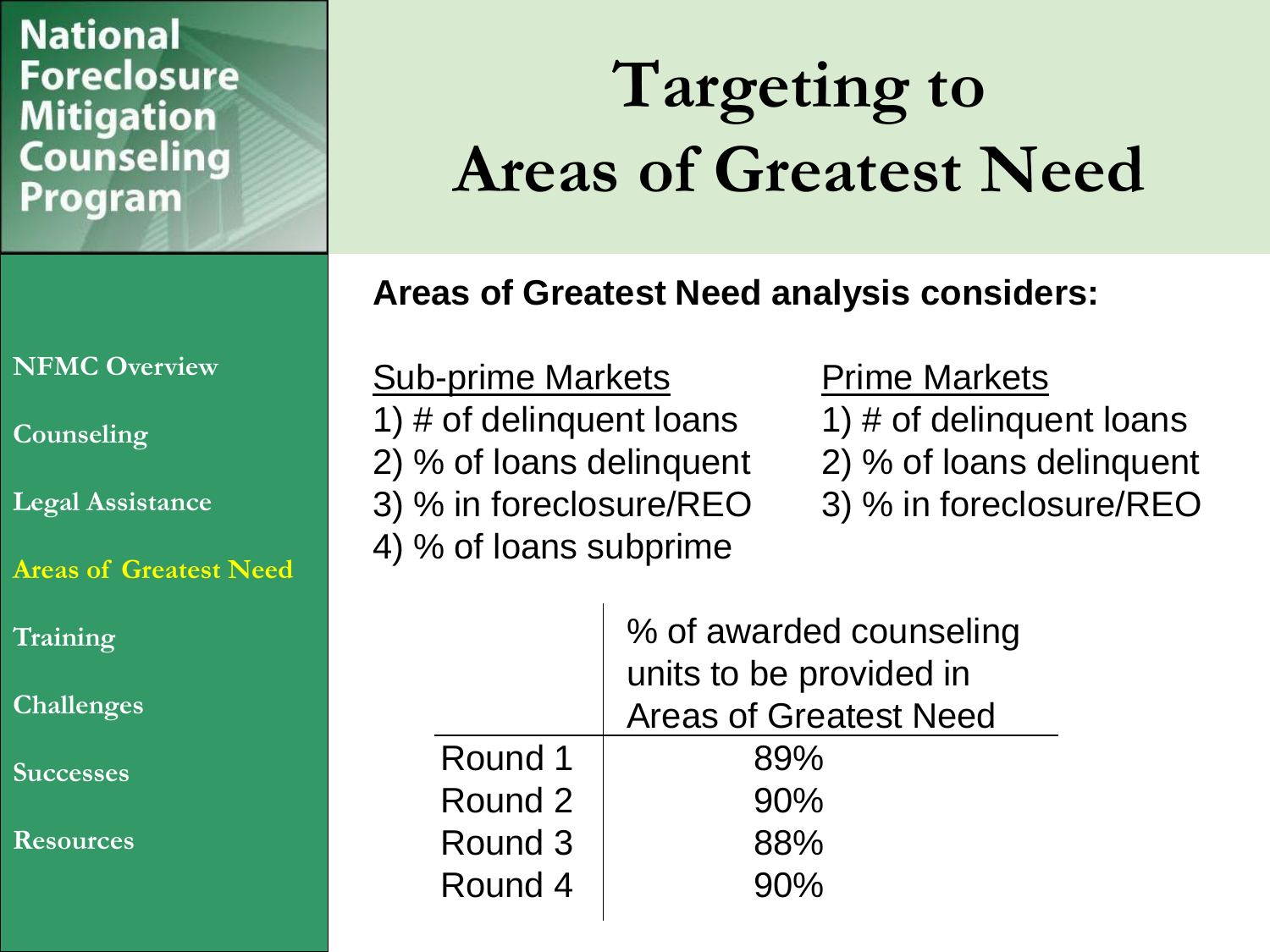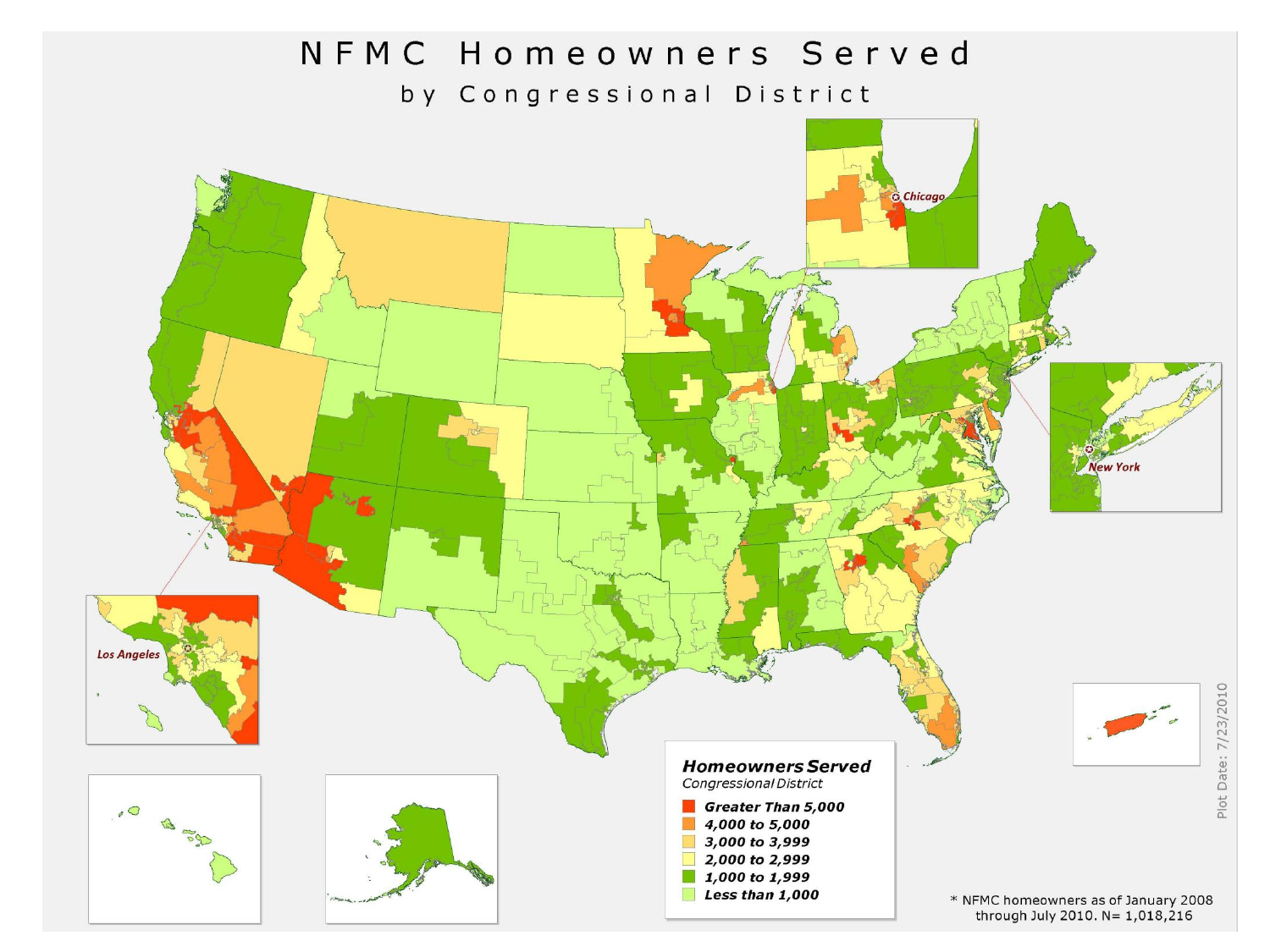| <b>National</b>    |
|--------------------|
| <b>Foreclosure</b> |
| <b>Mitigation</b>  |
| <b>Counseling</b>  |
| Program            |

## **Training**

#### **NEMC** One **LAD** ON **NFMC Overview**

**Application Reviews Areas of Greatest Need Counseling**

**Legal Assistance Legal Assistance**

**Training Areas of Greatest Need**

**Program Administration Training**

**& Program Evaluation Challenges**

**Leveraging Impact Successes**

**Appendix: Geographic, Demographic, and Resources**

Over 9,000 training scholarships have been provided through the NFMC Program and over 18,500 course completion certificates have been awarded to people attending:

- 11 NeighborWorks Training Institutes
- 24 Regional Place-Based Trainings
- 83 Place-Based Trainings in partnership with Housing Finance Agencies and HUD-Approved Intermediaries

Nearly 6,000 participants have completed one of the three foreclosure e-learning courses developed with NFMC funds:

- Foreclosure Basics
- Understanding and Applying Loss-Mitigation Tools
- Best Practices in Managing and Delivering a Foreclosure Mitigation Counseling Program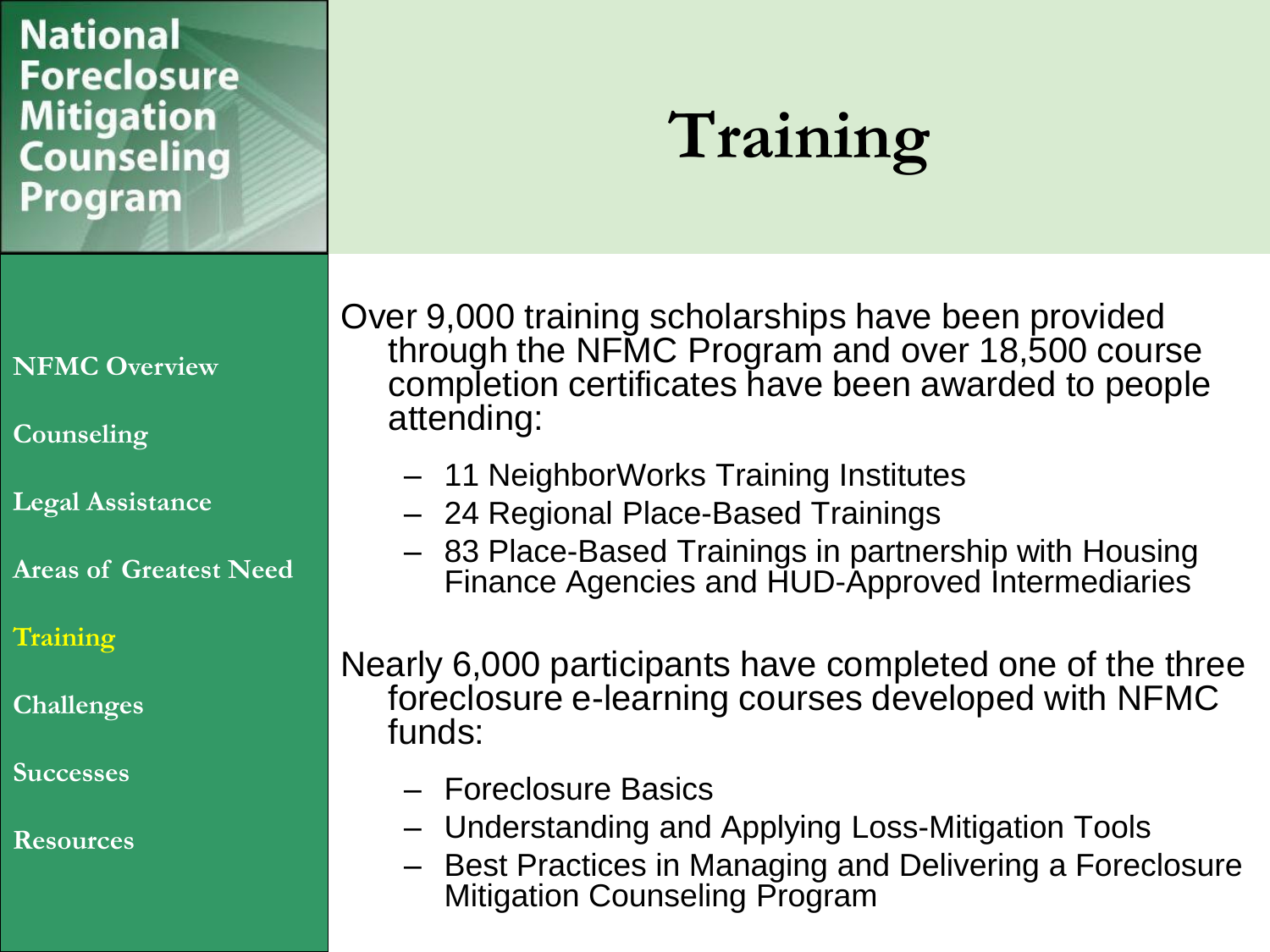# **What Counselors are Saying: What Doesn't Work**

**NEMC** One **LAD** ON **NFMC Overview**

- **Application Reviews Areas of Greatest Need Counseling**
- **Legal Assistance Legal Assistance**
- **Training Areas of Greatest Need**
- **Program Administration Training**

**& Program Evaluation Challenges**

**Leveraging Impact Successes**

- Servicer bottle neck, specifically regarding timely communication and decisioning
- Difficulty obtaining workable mortgage solutions from Servicers
- Reason for default more likely to be unemployment or underemployment *(up from 41% in 2008 to 60% in 2011)*
- Prevalence of Scammers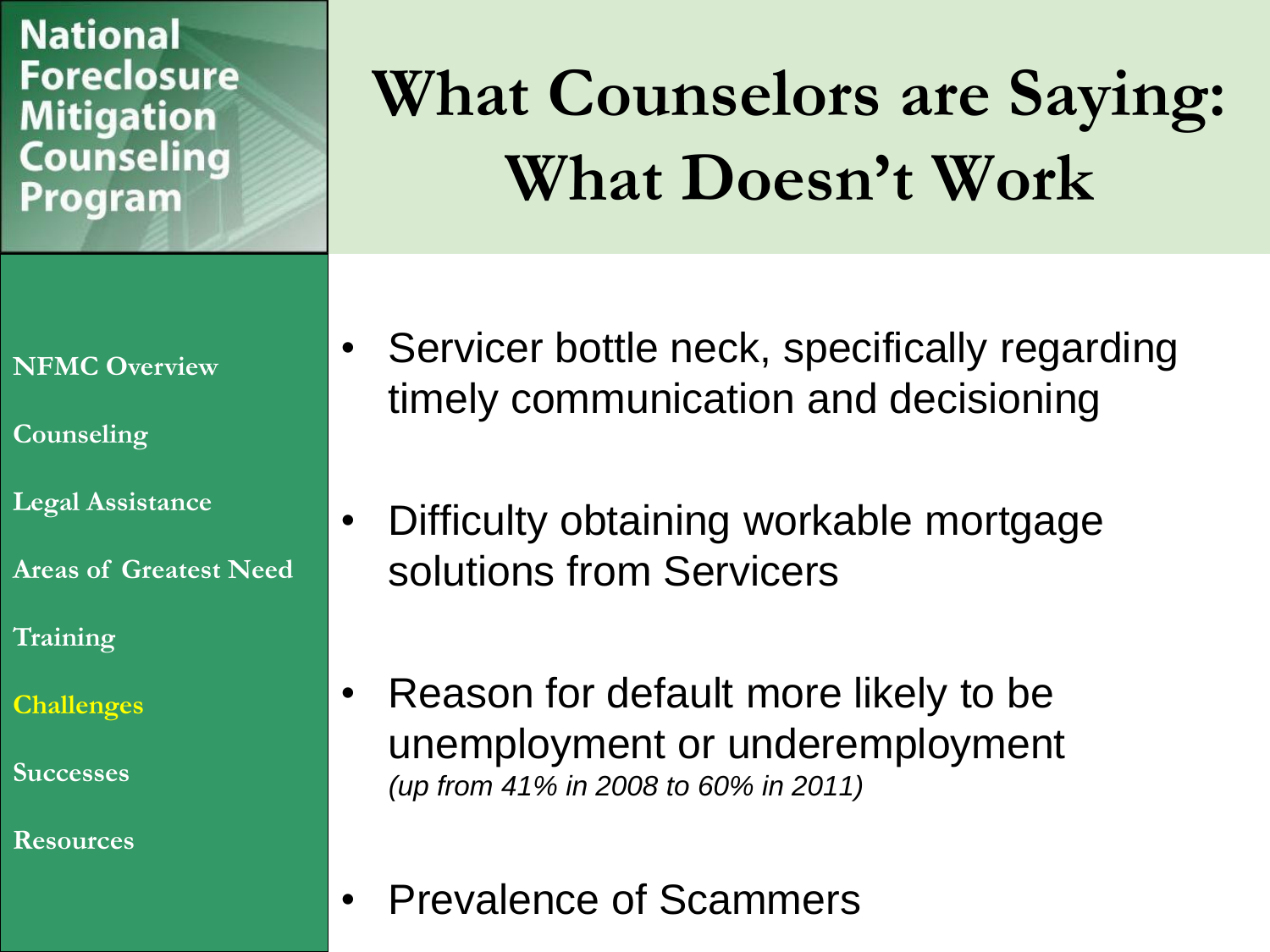# **What Counselors are Saying: What Works**

**NEMC** One **LAD** ON **NFMC Overview**

**Application Reviews Areas of Greatest Need Counseling**

**Legal Assistance Legal Assistance**

**Training Areas of Greatest Need**

**Program Administration Training**

**& Program Evaluation Challenges**

**Leveraging Impact Successes**

- Pre-Purchase Counseling creates informed homeowners.
- Foreclosure Counseling Works. According to the Urban Institute, NFMC-counseled clients are:
	- 70% More Likely to Get out of Foreclosure
	- Receive better Loan Modifications (save \$3,200 more per year)
	- Less Likely to Re-default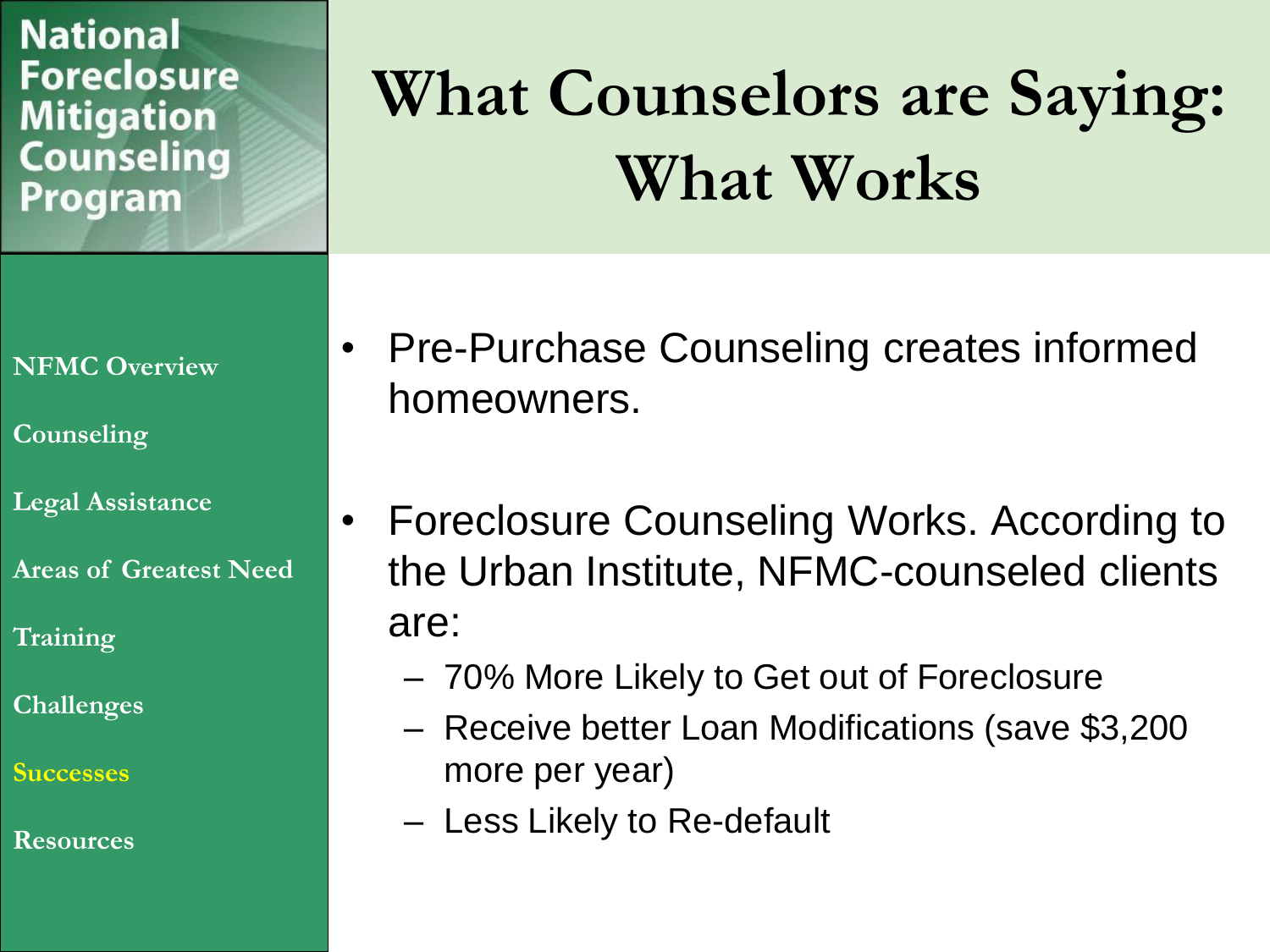# **What Counselors are Saying: What Works**

**NEMC** One **LAD** ON **NFMC Overview**

**Application Reviews Areas of Greatest Need Counseling**

**Legal Assistance Legal Assistance**

**Training Areas of Greatest Need**

**Program Administration Training**

**& Program Evaluation Challenges**

**Leveraging Impact Successes**

**Appendix: Geographic, Demographic, and Resources**

• HOPE Loan Port improves transparency.

- HAMP has set standard for acceptable affordable loan terms.
- Loan Scam Alert Campaign.